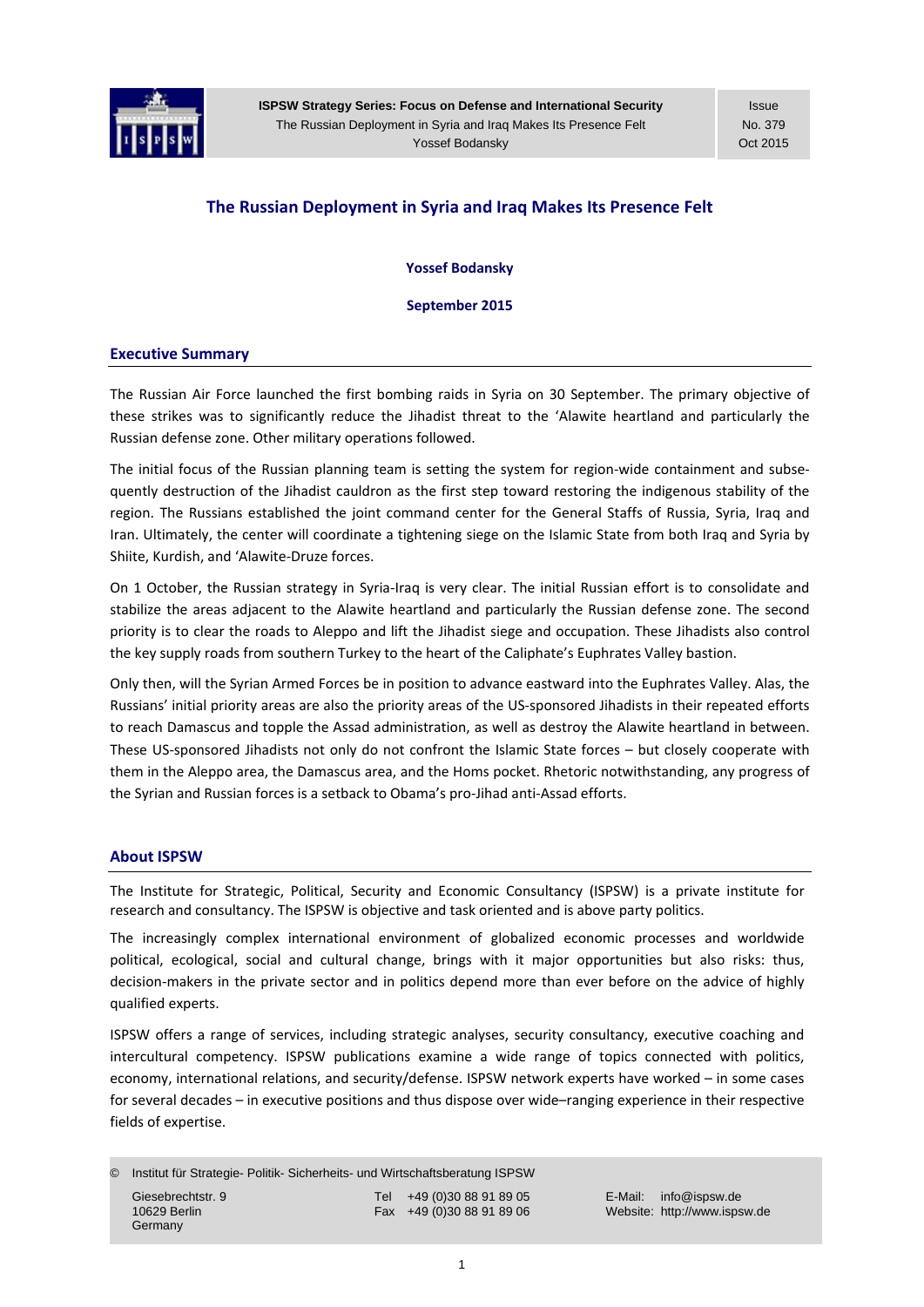

Issue No. 379 Oct 2015

# **Analysis**

The Russian Air Force launched its first acknowledged bombing raids in Syria on September 30, 2015. Most of the sorties were flown by Su‐24M2s, and the rest by Su‐25s.

The Russians claimed that they conducted about 20 sorties against at least six objectives in three specific target areas. The targets included *jihadist* force concentrations, headquarters, fortified positions, as well as weapons, ammunition, vehicle, and fuel storage sites. The primary objective of these strikes was to significantly reduce the *jihadist* threat to the 'Alawite heartland and particularly the Russian defense zone.

The first target area was *jihadist* forward positions on the main highway from Jisr al‐Shughur toward Latakia, not far from the Sheekhaneh road junction which also leads to Slanfah. The main *jihadist* positions bombed were in Jabal al‐Zaweed, Kassab, and Deir Hanna: all in the direction of the Turkish border. This was the forwardmost area of advance by *jihadist* forces in the aftermath of the recent Jisr al‐Shughur offensive in the Idlib area. The *jihadist* positions were some 20km from the Russian base in Latakia and were thus most threatening to the 'Alawite heartland. The forces attacked were mainly from *jihadi* groups *Jabhat al‐Nusra* and *Harakat Ahrar al‐Sham*.

The second target area was in the Al-Lataminah and Kafr Zita area west of the M5 highway to Hama, overlooking the Khan Shaykhun‐Morek section of the highway. The *jihadist* forces there were threatening the road to Hama and on to Damascus. This was the southernmost advance of *jihadists* forces in north‐western Syria. The forces attacked were mainly from *Jabhat al‐Nusra* and *Jaysh al‐Fath*.

The third target area was in the greater Homs area, up to about 10km north of the city. These were the edges of the *jihadist* pocket which blocked the M5 highway from Damascus to the north. One cluster of *jihadist* forces bombed was in the Rastan area some 10km north of Homs, one in the Talbisah area some 5km north of Homs, and another cluster was in Ter Maelah some 2km north of Homs. One of the targets destroyed was a car bomb factory which served all *jihadist* terrorists inside Homs. The forces attacked were mainly local *jihadist* entities with diverse affiliations including *Jabhat al‐Nusra, Fatah al‐Islam* (of northern Lebanon), and *takfiri jihadists* loyal to the Islamic State.

As promised in Moscow, the Russian General Staff warned its Israeli counterpart of the impending strikes more than an hour in advance. A Russian general also personally warned the US military authorities in Baghdad about an hour before the strikes were launched. He recommended that US aircraft keep away from the Russian zone of operations and that the US intelligence community evacuate pertinent assets and resources with the *jihadist* forces. The Russian recommendation that US aircraft keep away from the strike zone became a major political incident when the US Barack Obama White House presented the forewarning as a Russian warning for the US military not to fly over Syria at all.

The Russian Air Force expanded the bombing strikes on October 1, 2015. Most of the targets hit in the morning were *jihadist* positions and concentrations in the Jisr al‐Shughur and Jabal al‐ Zawiya areas in Idlib Province, and the south‐eastern approaches to Aleppo where the Syrian Armed Forces had been struggling to sustain a corridor into the contested city.

By now, the Russians and their allies were settling in the Middle East for the long duration. The Kremlin was now formally committed to helping Damascus win and to the complete eradication of the *jihadist* scourge emanating from the heart of al‐Jazira, no matter how long it would take.

© Institut für Strategie- Politik- Sicherheits- und Wirtschaftsberatung ISPSW Giesebrechtstr. 9 Tel +49 (0)30 88 91 89 05 E-Mail: info@ispsw.de<br>10629 Berlin Fax +49 (0)30 88 91 89 06 Website: http://www.isps Germany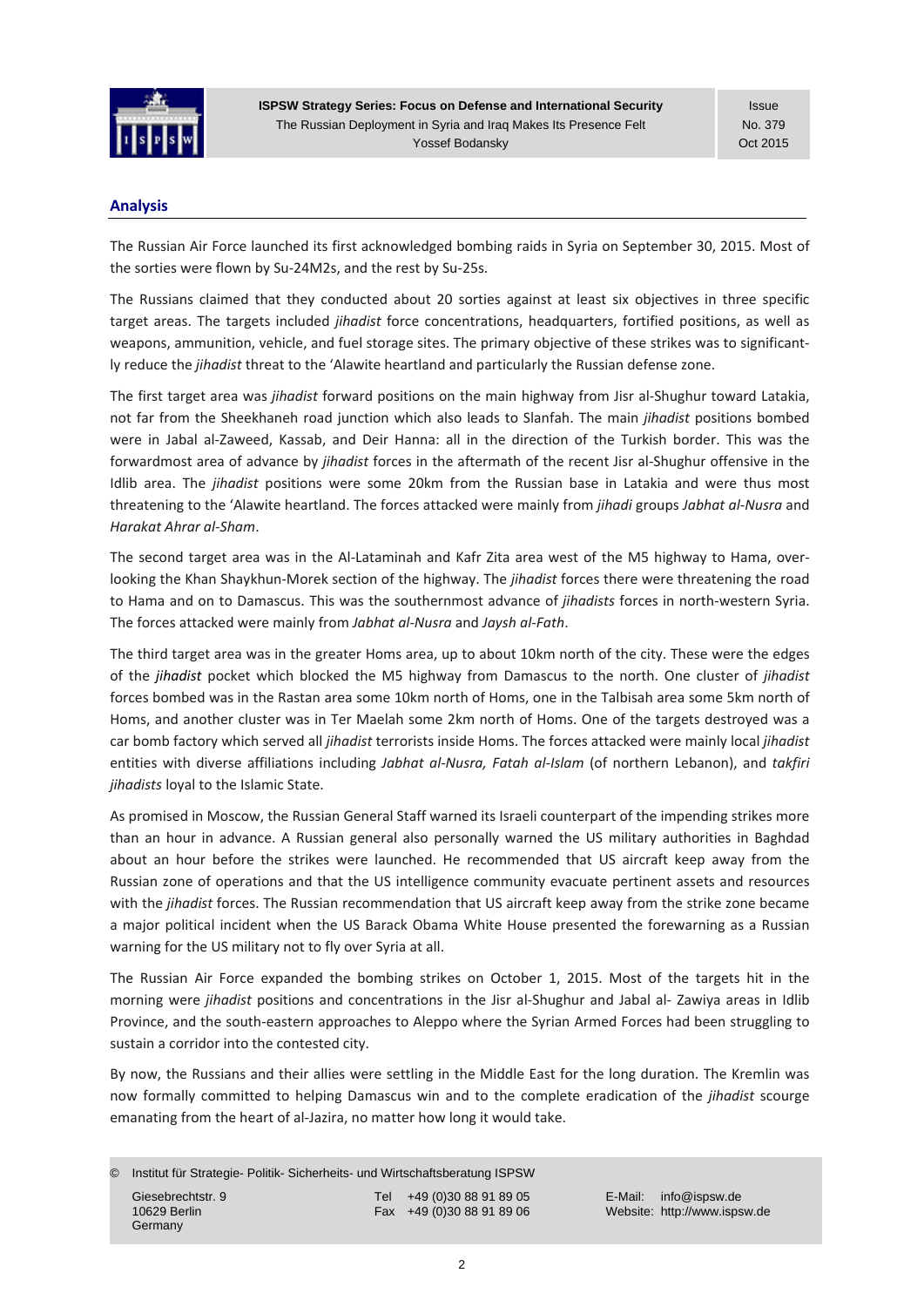

On September 30, 2015, Russian Pres. Vladimir Putin formally articulated the objectives of the intervention:

Syria is the issue here. The only real way to fight international terrorism ... is to take the initiative and fight and destroy the terrorists in the territory they have already captured rather than waiting for them to arrive on our soil. ... I want to stress the point though that the conflict in Syria has deep roots and is the result of many factors. This includes interstate and domestic political factors, and religious and inter‐ethnic differences, which have been exacerbated by unceremonious foreign intervention in the region's affairs.

Given these circumstances, we naturally have no intention of getting deeply entangled in this conflict. We will act strictly in accordance with our set mission. First, we will support the Syrian Army only in its lawful fight against terrorist groups. Second, our support will be limited to air strikes and will not involve ground operations. Third, our support will have a limited time frame and will continue only while the Syrian Army conducts its anti-terrorist offensive.

Our view is that a final and long‐term solution to the situation in Syria is possible only on the basis of political reform and dialogue between all healthy forces in the country. I know that Pres. al‐Assad knows this and is ready for this process. We are counting on his active and flexible position and his readiness to make compromises for the sake of his country and people.

To date, the Russians have been rapidly deploying the forces needed to prevent the overrunning and collapse of the predominantly-'Alawite western Syria. However, the initial focus of the Russian planning team was setting the system for region‐wide containment and subsequently the destruction of the *jihadist* cauldron as the first step toward restoring the indigenous stability of the region (but not necessarily the modern states).

The Kremlin seemed cognizant that the destruction of the *jihadists* would first create the most dangerous phenomenon in the Middle East: socio‐political vacuum. The law of the region is that, on its own, a vacuum would always be filled by a phenomenon far worse than the one which preceded it. Hence, before creating a vacuum, it was imperative to prepare the positive forces which would fill it. In the case of the greater Middle East, this meant reinforcing the minorities and rebuilding the Sunni Arab tribes and urban clans (extended families).

This dynamic is what the Kremlin was determined to accomplish.

While the *jihadist* forces might be defeated by external forces, the vacuum created must be filled by indigenous grassroots elements. Hence, the Kremlin resolved, it was imperative to coordinate the anti‐*jihadist* effort with all pertinent local forces from the very beginning. Therefore, the Kremlin decided to expand the military coordination center opened in Baghdad in Summer 2014 into a full‐ fledged center for the coordination of the regional fight against *jihadism*.

On September 27, 2015, the Iraqi High command formally announced an agreement on "security and intelli‐ gence cooperation" with Russia, Iran, and Syria in order "to help combat the Islamic State" forces. The state‐ ment elaborated that the coordination agreement would enable the participating militaries to "help [each other] and cooperate in collecting information about the terrorist DI'ISH group".

© Institut für Strategie- Politik- Sicherheits- und Wirtschaftsberatung ISPSW Giesebrechtstr. 9 Tel +49 (0)30 88 91 89 05 E-Mail: info@ispsw.de<br>10629 Berlin 10629 Berlin Communication Care +49 (0)30 88 91 89 06 Website: http://www.isps Germany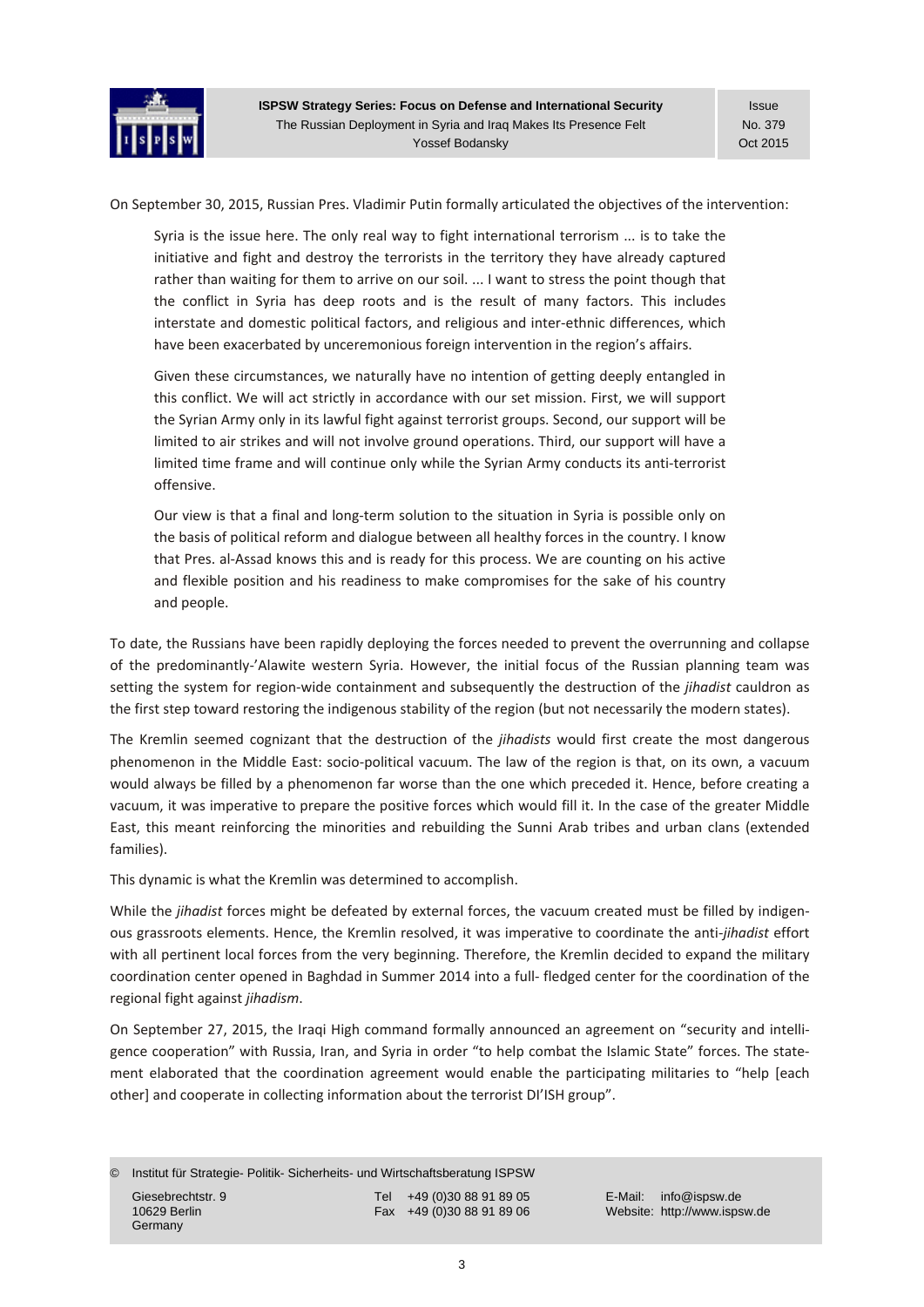

Issue No. 379 Oct 2015

Initially, the center would better coordinate the Russian supply flights from Russia over Iran, Iraq, and Syria. In the very near future, the center was to begin to coordinate the distribution of pertinent intelligence about the *jihadist* forces they are all confronting jointly. The joint intelligence work would also include coordinating reconnaissance flights, satellite, and other source collection on the basis of operational requirements.

The objective of the center would be to provide the allied forces with actionable intelligence and targeting data. Timing depended, first and foremost, on the Kremlin's formulating strategy and deciding on timeframes, including how long it would take to deploy all necessary forces and deliver all necessary military supplies. The long‐term objective was to create regional warfighting capacity, from unified logistical effort to coordinated fighting all around al‐Jazira, to the establishment of the joint command center for the General Staffs of Russia, Syria, Iraq, and Iran. Ultimately, the center would coordinate a tightening siege on the Islamic State from both Iraq and Syria by Shi'ite, Kurdish, and 'Alawite‐Druze forces.

The Kremlin considers the Baghdad center as the venue through which the great war for the elimination of the *jihadists* in the entire al‐Jazira be managed and waged. "The Russian Federation, the Syrian Arab Republic, the Republic of Iraq, and the Islamic Republic of Iran have decided to open an information center in Baghdad which will include the General Staff representatives from the named countries," a Russian senior official noted. "The success of the center in the near future will create conditions for the formation on its basis of the coordi‐ nation committee for the purpose of planning operations and control of units of the armed forces of these four countries fighting against [the Islamic State]." The key to the center's success would be the joint work of the representatives of the general staffs of Russia, Syria, Iran, and Iraq. "The main functions of this structure will be the collection, processing, compilation and analysis of current information about the situation in the Middle East region in the context of the fight against the 'Islamic state', the distribution of intelligence and its operational transfer to the general staffs of these countries," the official explained.

Despite all the declarations of unity and close cooperation, the strain with Iran continues. Politically, Iranian Pres. Hassan Rouhani is reticent about cooperation with Russia. "I do not see a coalition between Iran and Russia in the war against terrorism in Syria," he stated on September 25, 2015, in New York. Earlier that week, Maj.-Gen. Ataollah Salehi, the Commander-in-Chief of the Iranian Army, explained why there was, and there could be, no military coordination on the ground between Iran and Russia in both Syria and Iraq. "We are not tied to anyone in helping the resistance and we do our own job. Russia helps its allies within the framework of the treaties it has, and we also act by our own methods," Salehi stated.

This was an extremely important statement.

Salehi distinguished between Iran's commitment to "the resistance" – that is, the *jihadist* trend fighting the Nusayra, the Sunni *takfiris* and the Zionist‐Western presence – and between Russia's commitment to alliances with the states of Syria and Iraq.

The Russian strain with Iran was further aggravated by the Russian suspicion of the US dealings with Iran. Indeed, the Obama White House has kept trying to seduce Iran to break away from the cooperation with Syria and Russia. The last round took place in the meeting between US Sec. of State John Kerry with Iranian Foreign Minister Mohammad Javad Zarif in New York. Under current conditions, this would be an impossible task given Tehran's inherent mistrust of bilateral relations with the US and of the US' ability to deliver on promises. As well, Tehran fears losing the long-term weapons and technology supplies from both Russia and the People's Republic of China.

© Institut für Strategie- Politik- Sicherheits- und Wirtschaftsberatung ISPSW Giesebrechtstr. 9 Tel +49 (0)30 88 91 89 05 E-Mail: info@ispsw.de<br>10629 Berlin 10629 Berlin Fax +49 (0)30 88 91 89 06 Website: http://www.isps Germany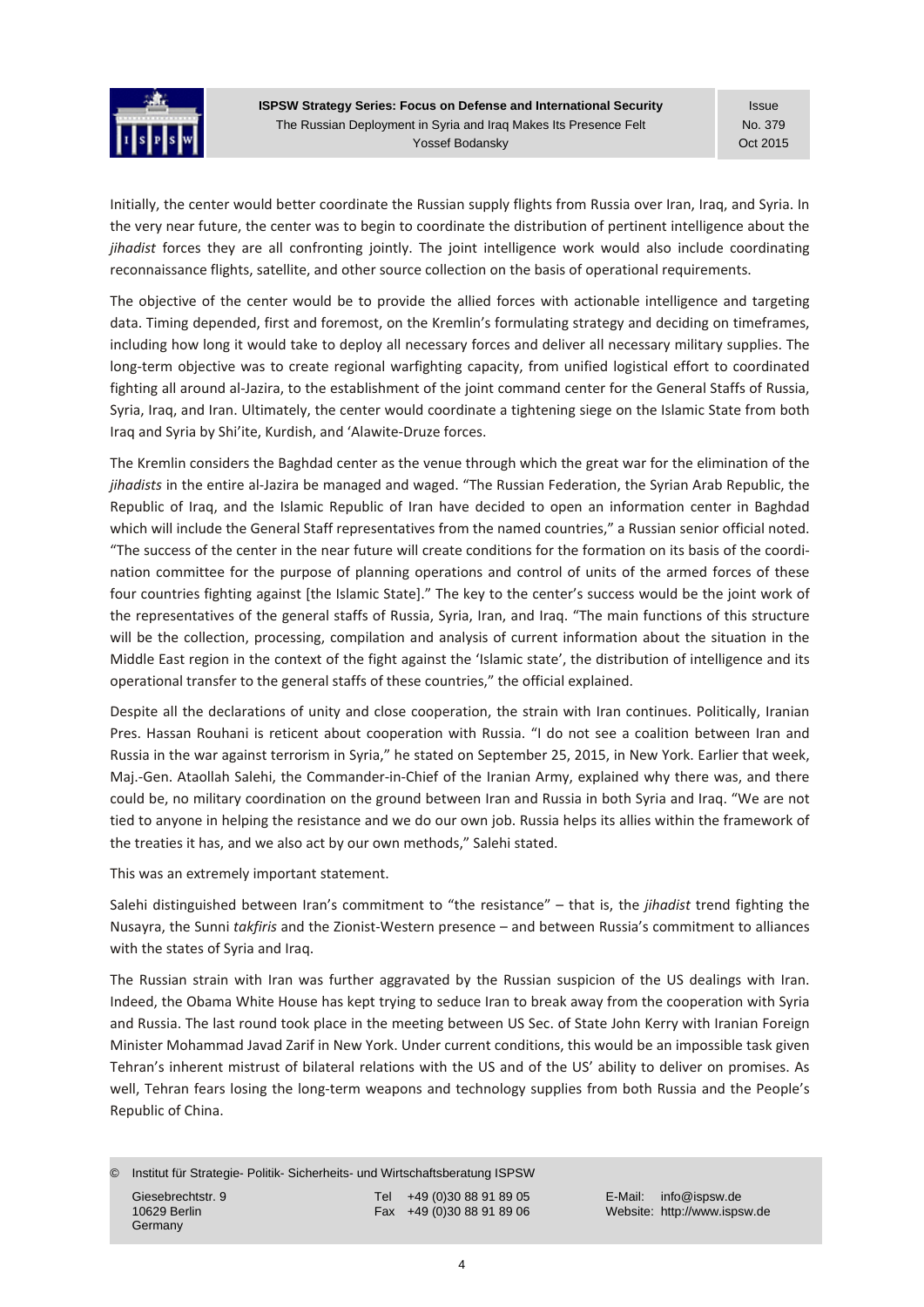

Issue No. 379 Oct 2015

Meanwhile, the Obama White House announced that the US would not cooperate with the Baghdad center. The sole result was the further marginalization of US influence in Iraq and elsewhere.

The Russian build‐up in the region continued in late‐September 2015.

At least six Su‐34s, Russia's most modern strike aircraft, arrived in Jablah. The Russians also deployed an Ilyushin Il‐20 ELINT platform: the Air Force's premiere electronic surveillance aircraft. The Il‐20 model in Syria was equipped with a wide array of antennas, IR, and optical sensors, a SLAR (side‐looking airborne radar), and satellite communication for real- time data sharing with Moscow and pertinent headquarters. A growing number of combat and assault helicopters were being assembled in Jablah. As well, Russian landing ships delivered additional Russian forces, and weapons and ammunition for the Syrian Armed Forces. The expansion and construction of military facilities all over the greater Latakia‐Tartus area also continued. As reflected from the nature and scope of the construction, the Russians were clearly planning on a long-term stay and on significantly larger forces.

The last week of September 2015 saw the forces of the 810th Naval Infantry Brigade of the Black Sea Fleet expanding their operations in Syria. The armored personnel carrier (APC) patrols of the Russian Naval Infantry along the Slanfah‐Masyaf road expanded to nearby towns with emphasis on Christian Orthodox and Armenian towns threatened by *jihadists*. Naval Infantry detachments joined Syrian Special Forces and began to man checkpoints on roads leading toward the Russian defense zone. Naval Infantry forces were also guarding the 4th Armored Division's headquarters in Ras al‐Bassit near Latakia. This was the fallback northern headquarters of the core of the Assad Administration's security forces under the personal command of Maher al‐Assad. If Damascus was to fall to the enemy, the 4th Armored Division and related Special and Security Forces would deploy to the 'Alawite heartlands, and their headquarters would be moved from Yafour, near Damascus, to Ras al‐Bassit.

Russian commanders started visiting key combat zones in areas adjacent to the 'Alawite heartland. They were interacting with the Syrian forces, *HizbAllah* (in the Zabadani area), and the Iranians (near Damascus and Homs).

The first major clash involving Russian ground elements began on September 24, 2015, near Aleppo's Kuweires military airbase. The airbase had been besieged and partially occupied by large *jihadist* forces for about two years.

On September 15, 2015, a major offensive by the Syrian Armed Forces failed to break the siege and link‐up with the base. The Syrian advance forces were ambushed and badly mauled by nimble *jihadist* forces. On September 24, 2015, Russian commanders and military specialists, along with a large security detail by 810th Naval Infantry Brigade *Spetsnaz*, conducted a reconnaissance near Kuweires with Syrian, Iranian and *HizbAllah* commanders. The Russians were attacked by *jihadists*, including Chechens and other North Caucasus *mujahedin*. A quick firefight ensued in which the Russian commanders guided Syrian and *HizbAllah* forces in destroying the *jihadist* attackers. The *Spetsnaz* only repelled the attacks on the Russian vehicles. The Russians would like to use the Kuweires airbase as a forward base for the liberation of Aleppo and the region. Hence, lifting the siege had become a priority. Large quantities of combat vehicles, weapons and supplies were delivered by the Russians to the Syrian forces.

© Institut für Strategie- Politik- Sicherheits- und Wirtschaftsberatung ISPSW

Germany

Giesebrechtstr. 9 Tel +49 (0)30 88 91 89 05 E-Mail: info@ispsw.de<br>10629 Berlin 10629 Berlin Communication Care +49 (0)30 88 91 89 06 Website: http://www.isps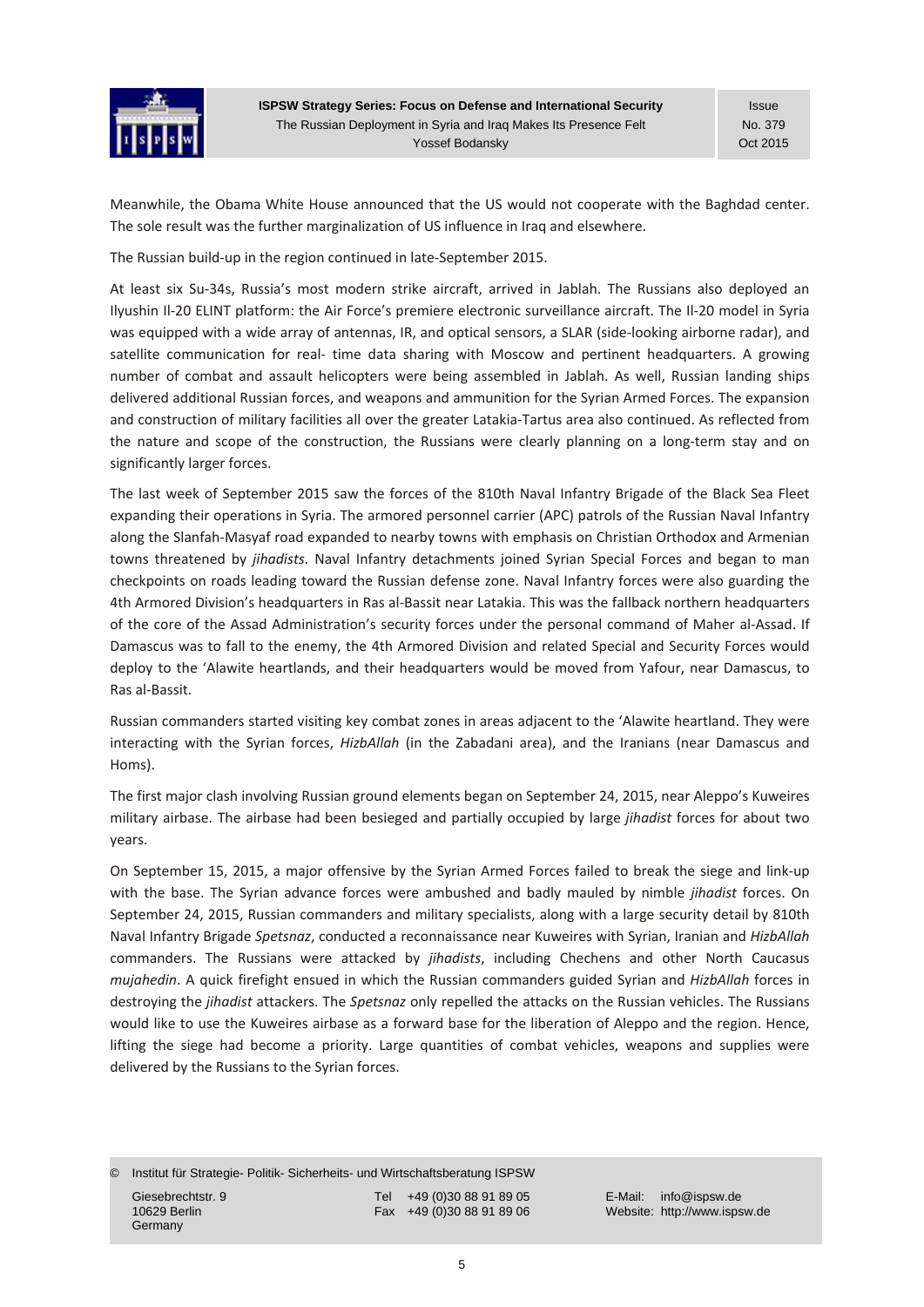

Issue No. 379 Oct 2015

On September 27, 2015, the Syrian army launched a new offensive at the Deir Hafer Plains, east Aleppo, in the direction of Kuweires. The assault was preceded by massive air strikes by both Su‐25s and attack helicopters of the Syrian Air Force. The lead pilots were Russian advisers.

Soon afterwards, Syrian forces recaptured the strategic hilltop of Tal Rayman, the village of Al‐Salihiyah from where the *jihadists* blocked the main supply route along the Khanasser Highway. Syrian senior military officials stressed that the key to the success of the attack was the guidance provided by the Russian military advisors. Moreover, "the logistical assistance from their Russian military advisors has propelled the Syrian Armed Forces to advance along the south‐western axis of the Kuweires Military Airport, resulting in the capture of Al‐ Salihiyah after fierce firefights with the terrorist group."

At the request of Pres. Assad, the Russians agreed to "oversee the Syrian Armed Forces' operations in northern Syria" and toward this end "have now taken complete command of the east Aleppo offensive to lift the siege of the Kuweires Military Airport". Russian advisors and experts started leading the operations from the Syrian command room. On September 29, 2015, Syrian senior military officials noted that their forces had already "benefitted immensely from their guidance".

Damascus now deployed to the area two of Syria's top Special Forces units: the *Qawat al‐Nimr* (Tiger Force) under Col. Suheil Al‐Hassan and the *Qawat al‐Fahoud* (Cheetah Force) under Col. Luayy Sleitan. Another key unit earmarked was *Liwaa al‐Quds* (Jerusalem Brigade), a unit comprised of Palestinians who had undergone specialized training by the Syrian Special Forces before 2011. This deployment indicated the immense importance of the Kuweires fighting for Assad's Damascus.

Indeed, Syrian senior military officials stressed that all the illustrious Syrian senior commanders were "taking a backseat to the Russian military advisors overseeing the battle of east Aleppo". Under Russian guidance, the Syrian Special Forces, on the morning of September 30, 2015, launched a major assault on the Scientific Research Building in the Al‐Rashideen District of west Aleppo. Overnight (September 30/October 1, 2015), *Qawat al‐Fahoud* carried out a highly unusual night raid on the village of Ayn Sabil, a forward position of the Islamic State forces.

Syrian senior military officials elaborated that *Qawat al‐Fahoud* attacked the Islamic State forces "along the southern perimeter of Ayn Sabil, while helicopters from the Russian Air Force provided them coverage during their advance along this desolate territory that sits approximately 13km from the Kuweires Military Airport".

Meanwhile, Russian pilots started familiarization and reconnaissance sorties over key areas of both Syria and Iraq. Most reconnaissance flights have been conducted by single or pairs of Su‐30SMs. Familiarization sorties were being conducted by pairs of Su-24M2s. The initial sorties were over north-western Syria, mainly the Idlib and Aleppo areas. Starting September 28, 2015, the Russians focused on the Islamic State/Caliphate heartlands.

The Russian Air Force conducted more than 20 reconnaissance flights on the first day. Its focus was the strategic supply routes between the Deir ez‐Zor area in Syria and the al‐Anbar Province in Iraq. The Russians also covered the cities of al‐Mayadeen, Abu‐Kamaal, and Mohassan in eastern Syria and the city of al‐Heel in western Iraq. This was the first major intelligence collection operation coordinated by the new center in Baghdad. On September 29‐30, 2015, the Russians conducted reconnaissance flights over the provinces of Deir ez-Zor, al-Hasakah, al-Raqqa, Aleppo, al-Sweida, Damascus, and Homs. Russians were identifying and mapping

© Institut für Strategie- Politik- Sicherheits- und Wirtschaftsberatung ISPSW Giesebrechtstr. 9 Tel +49 (0)30 88 91 89 05 E-Mail: info@ispsw.de<br>10629 Berlin 10629 Berlin Fax +49 (0)30 88 91 89 06 Website: http://www.isps Germany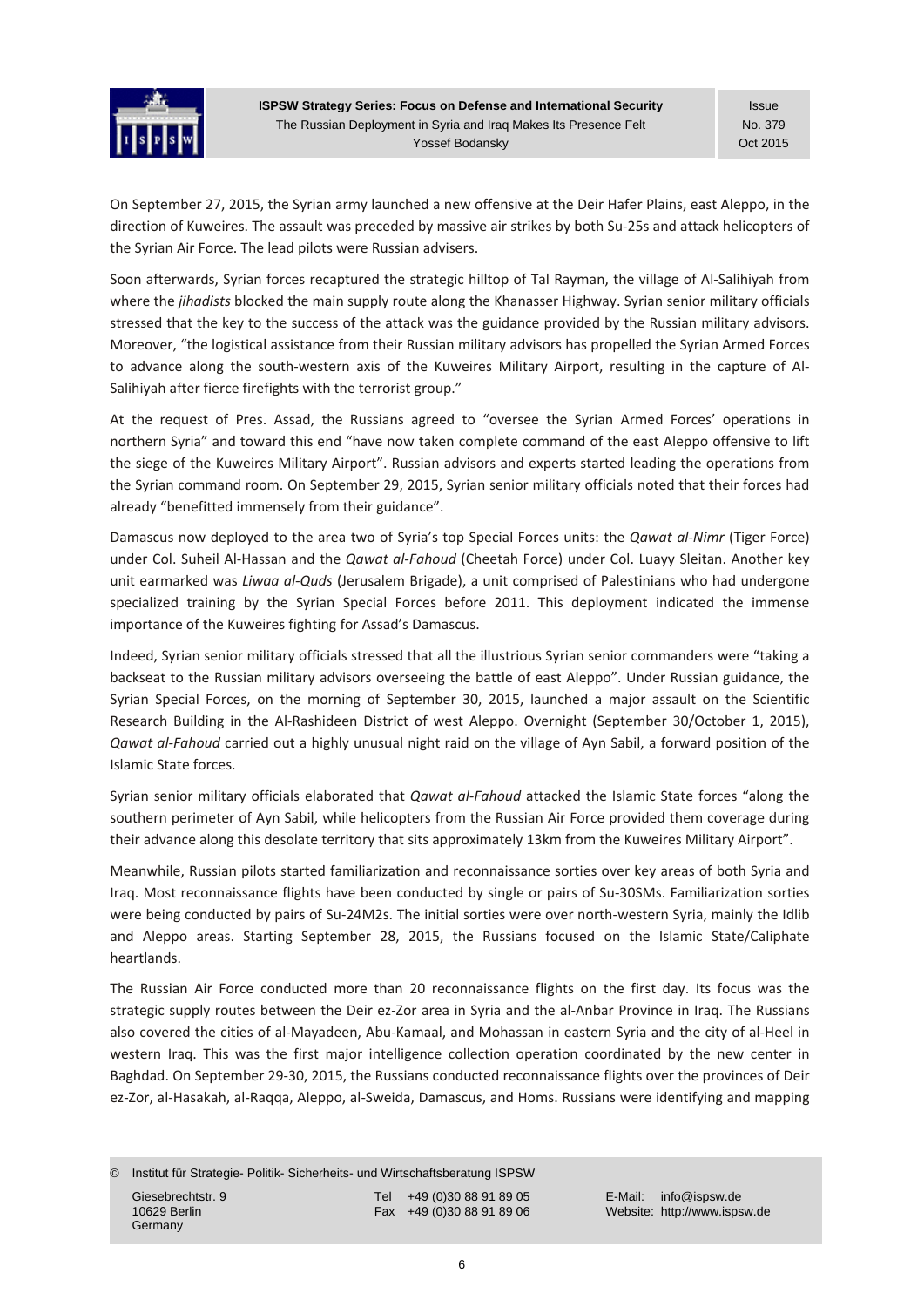

Issue No. 379 Oct 2015

*jihadist* positions and facilities throughout Syria's vast desert. Damascus expected the Russians to soon begin air strikes in the Deir ez‐Zor, al‐Raqqa, al‐Hasakah, Aleppo, and Homs areas.

By October 1, 2015, the Russian strategy in Syria-Iraq was very clear.

The initial Russian effort was to consolidate and stabilize the areas adjacent to the 'Alawite heartland and particularly the Russian defense zone. This meant focus on defeating the *jihadist* forces in north-western Syria; areas where the *jihadists* were supported and sustained by the US‐led sponsorship infrastructure in Hatay Province across the Turkish border.

The second priority was to clear the roads to Aleppo and lift the *jihadist* siege and occupation: again, confront‐ ing and defeating *jihadist* forces sustained from across the Turkish border. These *jihadists* also controlled the key supply roads from southern Turkey to the heart of the Caliphate's Euphrates Valley bastion.

Only then, would the Syrian Armed Forces be in position to advance eastward into the Euphrates Valley.

Significantly, the Russians' initial priority areas were also the priority areas of the US‐sponsored *jihadists* in their repeated efforts to reach Damascus and topple the Assad Administration, as well as destroy the 'Alawite heartland in between. These US‐sponsored *jihadists* not only do not confront the Islamic State forces, but closely cooperate with them in the Aleppo area, the Damascus area, and the Homs pocket.

Rhetoric notwithstanding, any progress of the Syrian and Russian forces represents a setback to US Pres. Obama's pro‐*jihad*/anti‐Assad efforts.

**\*\*\***

*Remarks:* Opinions expressed in this contribution are those of the author.

An earlier version of this article was published in *Defense & Foreign Affairs, Special Analysis*, Vol. XXXIII, No. 47, on October 2, 2015.

© Institut für Strategie- Politik- Sicherheits- und Wirtschaftsberatung ISPSW

Germany

Giesebrechtstr. 9 Tel +49 (0)30 88 91 89 05 E-Mail: info@ispsw.de<br>10629 Berlin 10629 Berlin Fax +49 (0)30 88 91 89 06 Website: http://www.isps